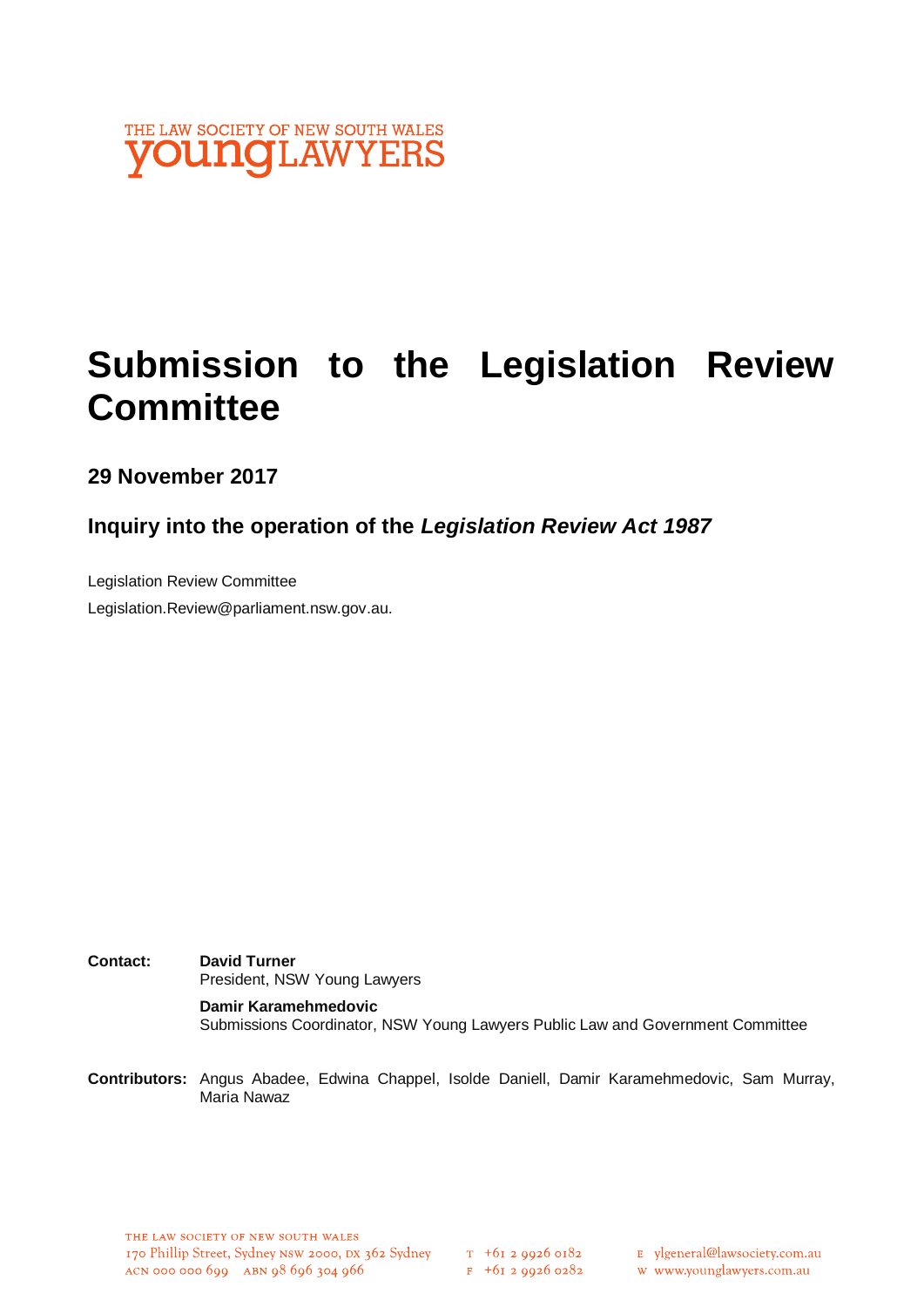The NSW Young Lawyers Public Law and Government Committee makes this Submission following the Legislation Review Committee's invitation to make a submission on Legislation Review Committee inquiry into the operation of the *Legislation Review Act 1987*.

NSW Young Lawyers supports a strong and vibrant Committee system, which ensures that Parliament exercises its key duties of scrutiny and control over the conduct of the Executive. The Legislation Review Committee plays a key role in ensuring that all legislation is subject to appropriate oversight by the Parliament.

However, while the *Legislation Review Act 1987* (**the Act**) is a vital check on undue trespass on individual rights and liberties, and inappropriate delegation of legislative power to the Executive, NSW Young Lawyers considers that the Act could be further strengthened.

### **NSW Young Lawyers**

NSW Young Lawyers is a division of the Law Society of New South Wales. NSW Young Lawyers supports practitioners in their professional and career development in numerous ways, including by encouraging active participation in its 15 separate committees, each dedicated to particular areas of practice. Membership is automatic for all NSW lawyers (solicitors and barristers) under 36 years and/or in their first five years of practice, as well as law students. NSW Young Lawyers currently has approximately 15,000 members.

The Public Law and Government Committee is comprised of a group of over 850 members, which includes a diverse range of practising lawyers from the public and private sectors, barristers and students. The Public Law and Government Committee aims to foster a social and educational environment for those who wish to keep abreast of developments in the law, develop their skills, and gain awareness of potential career paths in these areas. The Public Law and Government Committee's areas of focus include, but are not limited to, administrative law, constitutional law and the work of government lawyers.

## **Summary of Recommendations**

In summary, the Public Law and Government Committee makes the following recommendations:

- 1. The Act be amended to restrict membership of the Legislation Review Committee to members of the Legislative Council in recognition of its role as the House of Review. In the alternative, the majority of members of the Legislation Review Committee should be drawn from the Legislative Council. The current size of the Legislation Review Committee should be maintained.
- 2. Membership of the Legislation Review Committee should include representation across political parties and experience, with all members provided with training on the role and requirements of the Committee when they are first appointed.
- 3. The Act be amended to require the Legislation Review Committee to consider all Bills introduced into Parliament, as well as to grant the Legislation Review Committee the power to consider draft Bills not yet introduced into Parliament in an advisory capacity.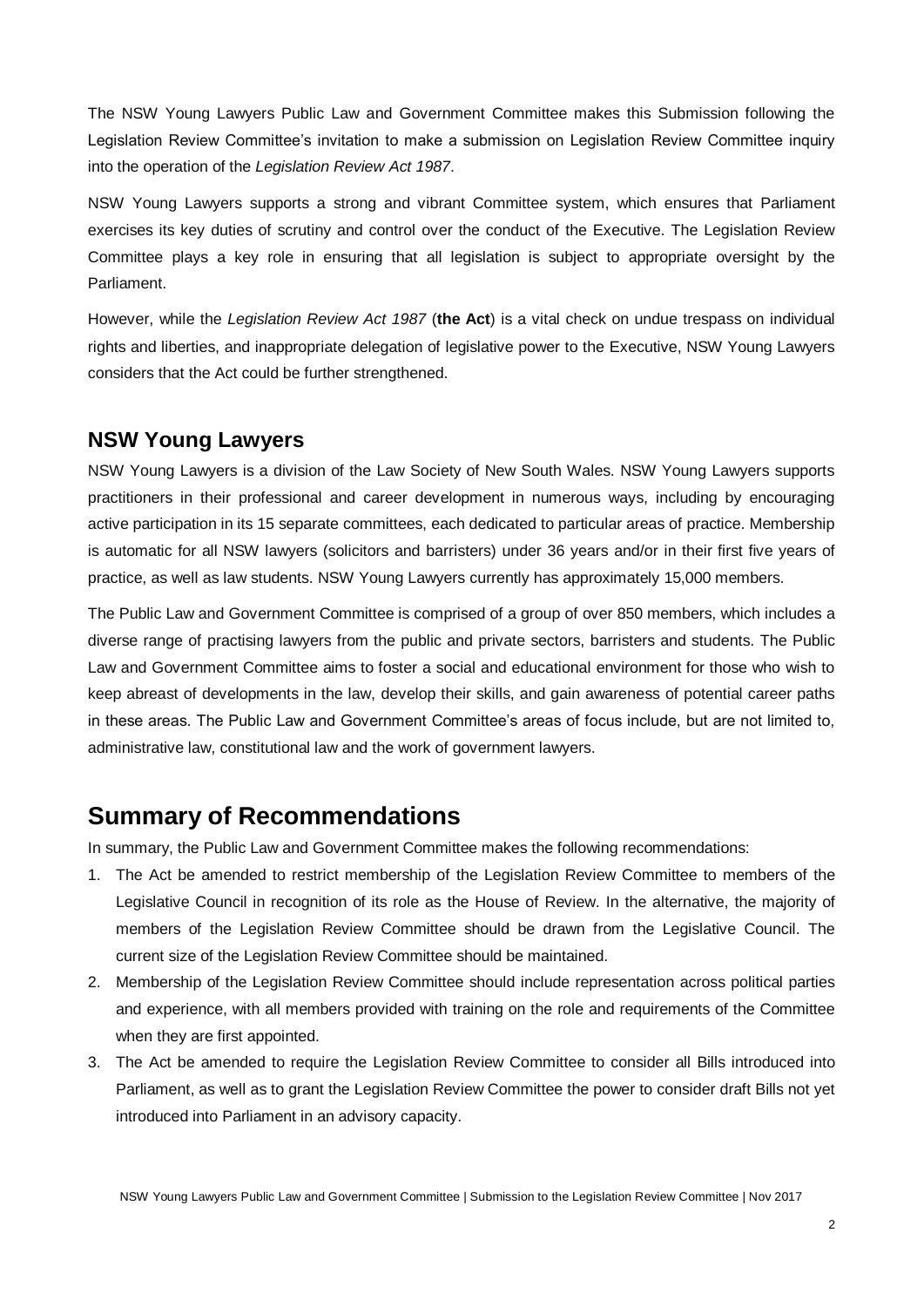- 4. The Act be amended to provide for a procedure that a Minister responsible for a Bill is required to undertake to bypass the Legislation Review Committee on the basis that the Bill is urgent, including to:
	- (a) provide written reasons why the Bill is urgent and cannot be delayed, and
	- (b) produce an Impact Statement on the Bill that details how the Bill affects the issues that would normally be considered by the Committee.
- 5. The proposed Impact Statement for any Bill should also be required for all subordinate legislation that is disallowable by the Parliament, and should detail:
	- (a) the instrument's impact on individual rights or liberties, including compatibility with core human rights, and any administrative discretion to determine rights, liberties or obligations, and where this discretion is non-reviewable,
	- (b) the regulatory impact of the instrument on business,
	- (c) the ambit of delegation of legislative power to the Government and why it is appropriate,
	- (d) how the exercise of legislative power is subject to parliamentary scrutiny, and
	- (e) if the instrument is to commence by proclamation, when the instrument is likely to commence.
- 6. Consideration should be given to the provision of additional resources to the Legislation Review Committee to allow for two separate Independent Legal Officers – one for Bills and one for subordinate legislation.

## **Changes to the constitution of the Committee will improve its capacity to scrutinise legislation**

The Legislation Review Committee is constituted under, and operates according to, the *Legislation Review Act 1987* (NSW). The Committee was established in response to recommendations made by the Legislative Council's Law and Justice Committee in its 2001 report *A New South Wales Bill of Rights*, which noted the need for a parliamentary scrutiny committee to protect against inappropriate burdens on individual rights.<sup>1</sup>

The Act provides that the Legislation Review Committee is a joint committee; constituted of members from both the Legislative Assembly and Legislative Council.

The Legislative Council's Law and Justice Committee 2001 report called for the a joint committee to ensure that the scrutiny of legislation was seen as a joint responsibility of Parliament, as well as an effective use of parliamentary resources.<sup>2</sup>

While noting that proper scrutiny of legislation remains the responsibility of all parliamentarians, the Public Law and Government Committee recommends that the Act be amended to restrict membership of the Legislation Review Committee to members of the Legislative Council. The Legislative Council, as the House of Review, is best placed to undergo detailed scrutiny of legislation due to its separation from the electoral politics of the Legislative Assembly. Members of the Legislative Council are required to represent the State

l

<sup>1</sup> New South Wales Parliament Legislative Council, Standing Committee on Law and Justice, *A NSW Bill of Rights*, October 2001, <https://www.parliament.nsw.gov.au/committees/inquiries/Pages/inquiry-details.aspx?pk=1737#tabreports>.

 $2$  Standing Committee on Law and Justice, above n 1, 132.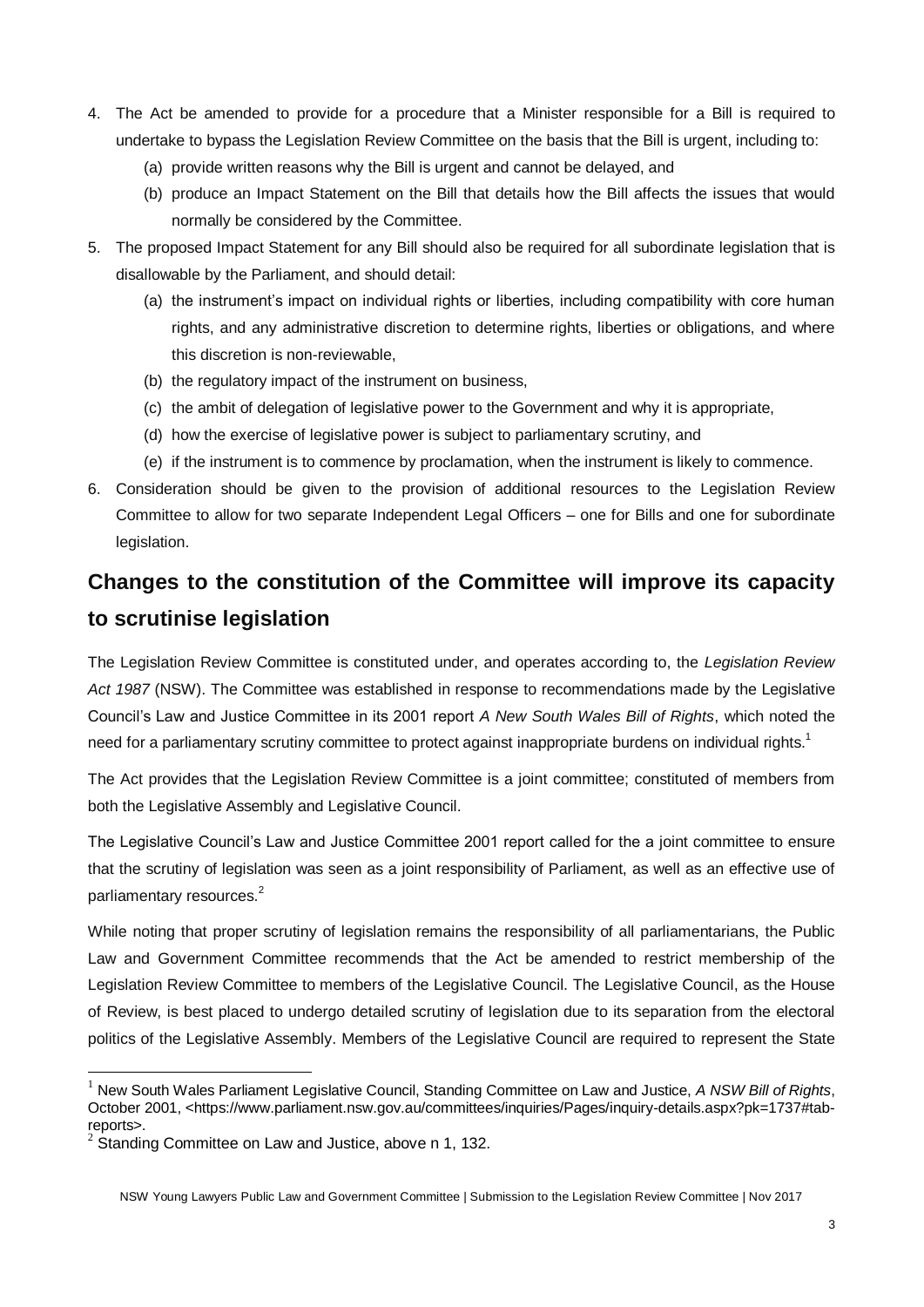as a whole, rather than individual electorates, which allows for a more objective assessment of the overall impact of legislation on the State.

While the Legislative Council is not immune to the political considerations surrounding a particular Bill, it is appropriate that the members of the parliamentary scrutiny committee are removed from the 'People's House', and are instead drawn from the chamber that the New South Wales Constitution has endowed with the responsibility of review and scrutiny. This approach has been highly successful in the Australian Parliament, with the Senate Standing Committee for the Scrutiny of Bills able to serve as a powerful custodian of individual rights, the rule of law and parliamentary scrutiny.

In the alternative, the majority of members of the Legislation Review Committee should be drawn from the Legislative Council.

#### **Recommendation 1**

**The Act be amended to restrict membership of the Legislation Review Committee to members of the Legislative Council in recognition of its role as the House of Review. In the alternative, the majority of members of the Legislation Review Committee should be drawn from the Legislative Council. The current size of the Legislation Review Committee should be maintained.**

To ensure that the Legislation Review Committee continues to operate as a non-partisan committee, the Public Law and Government Committee supports representation on the Legislation Review Committee from across the political spectrum, to ensure not only fair representation of the Legislative Council but also a fair representation of views about how to best protect and promote individual rights and liberties.

All members of the Legislation Review Committee should be provided with a structured training program upon appointment to the Committee, which should detail the role and requirements of the Committee, as well as how those responsibilities operate in practice. For example, section 8A(b)(i) of the Act provides that the Committee is required to review whether a Bill "trespasses unduly on personal rights and liberties". In order to understand whether this has occurred, a member must understand what personal rights and liberties are, their source, the meaning of 'trespasses' in this context, and the appropriate methods to determine whether a trespass is disproportionate.

This balancing act is often difficult, even for experienced practitioners, and additional training to unpack these ideas will ensure that the Legislation Review Committee continues to be well-placed to provide detailed scrutiny of Bills.

#### **Recommendation 2**

**Membership of the Legislation Review Committee should include representation across political parties and experience, with all members provided with training on the role and requirements of the Committee when they are first appointed.**

NSW Young Lawyers Public Law and Government Committee | Submission to the Legislation Review Committee | Nov 2017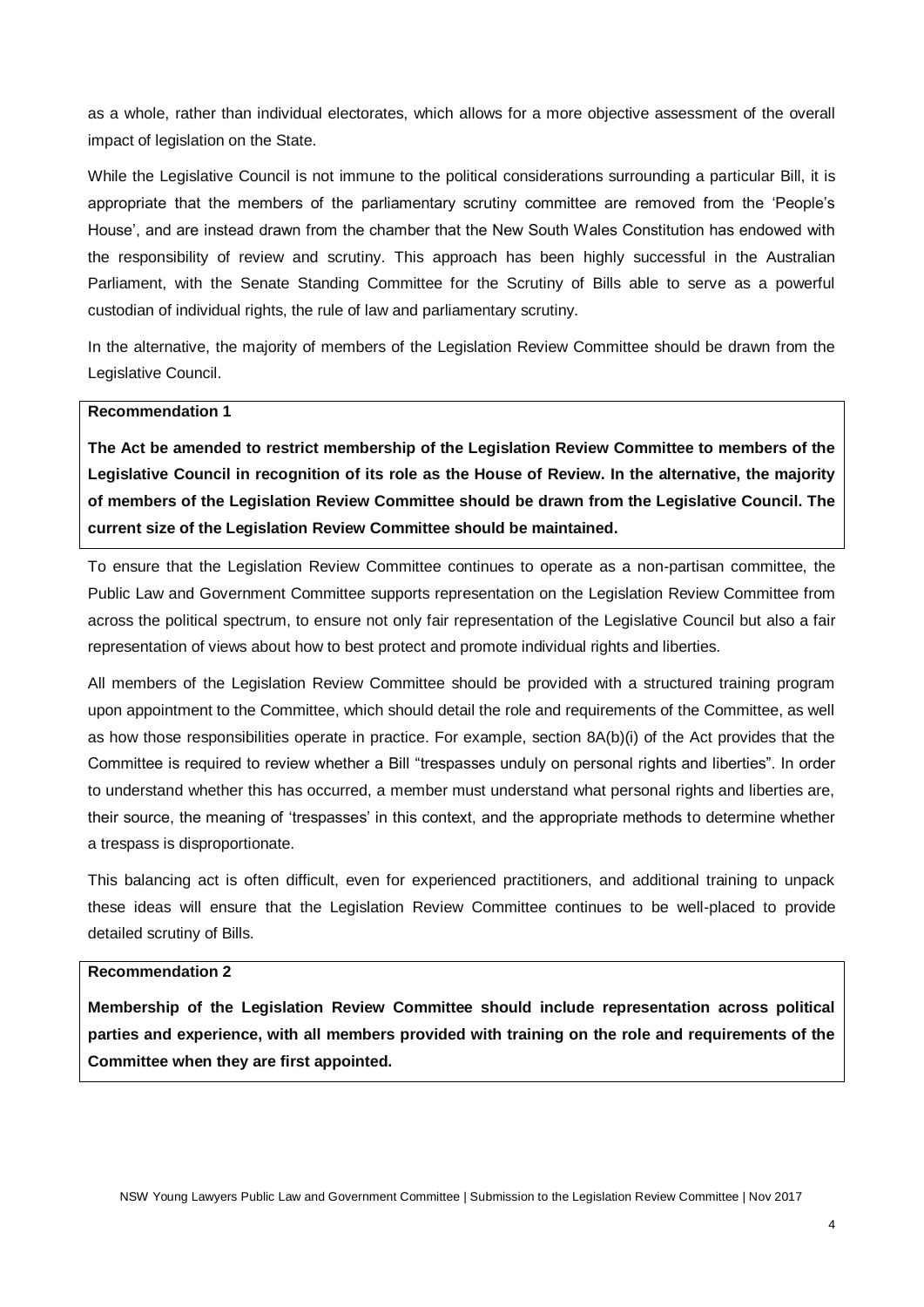## **Committee consideration of all Bills is critical to ensuring effective parliamentary oversight**

The Act provides that the Legislation Review Committee is to consider 'any' Bill introduced into Parliament.<sup>3</sup> The Public Law and Government Committee supports an amendment to the Act to replace 'any' with 'all'.

The proposed amendment is not intended to extend the power of the Legislation Review Committee, which already includes the power to consider any Bill placed before Parliament, but rather is intended to extend its obligation to consider all Bills that are introduced into Parliament, not just those that the Committee elects to consider.

While the amendment is minor, the Public Law and Government Committee considers it appropriate that the Act reflect that all Bills impact on individual rights, liberties and obligations in some form, and that effective parliamentary scrutiny would be enhanced by the requirement that the Legislation Review Committee consider all legislation.

The Public Law and Government Committee also recommends that the Act be amended to provide the Legislation Review Committee with power to issue an advisory opinion on Bills not yet introduced into Parliament. The Public Law and Government Committee considers that this will allow more parliamentary business to be conducted outside of parliamentary sitting periods, allowing parliamentary debate to be more informed, effective and subject to more detailed scrutiny.

The Public Law and Government Committee also considers that granting the Legislation Review Committee an advisory role will improve the way in which Private Member Bills are developed. Private Member Bills are not required to go through a detailed departmental or Cabinet development process, which risks unintended consequences on individual rights (including common law rights), unintended delegation of legislative power or the removal of parliamentary scrutiny. Allowing the proponents of Private Member Bills to consult with the Legislation Review Committee will allow potential impacts to be more readily understood, and amendments made before introduction into Parliament.

### **Recommendation 3**

**The Act be amended to require the Legislation Review Committee to consider all Bills introduced into Parliament, as well as to grant the Legislation Review Committee the power to consider draft Bills not yet introduced into Parliament in an advisory capacity.**

### **The Committee must be given adequate time to consider all Bills**

The Public Law and Government Committee understands that one of the key restraints on the work of the Legislation Review Committee, and its review of Bills before they are passed by Parliament, is that it is often given limited and in some cases, arguably inadequate, time to carry out its work.

 $\overline{\phantom{a}}$ 

 $3$  The Act, s 8A(1)(a).

NSW Young Lawyers Public Law and Government Committee | Submission to the Legislation Review Committee | Nov 2017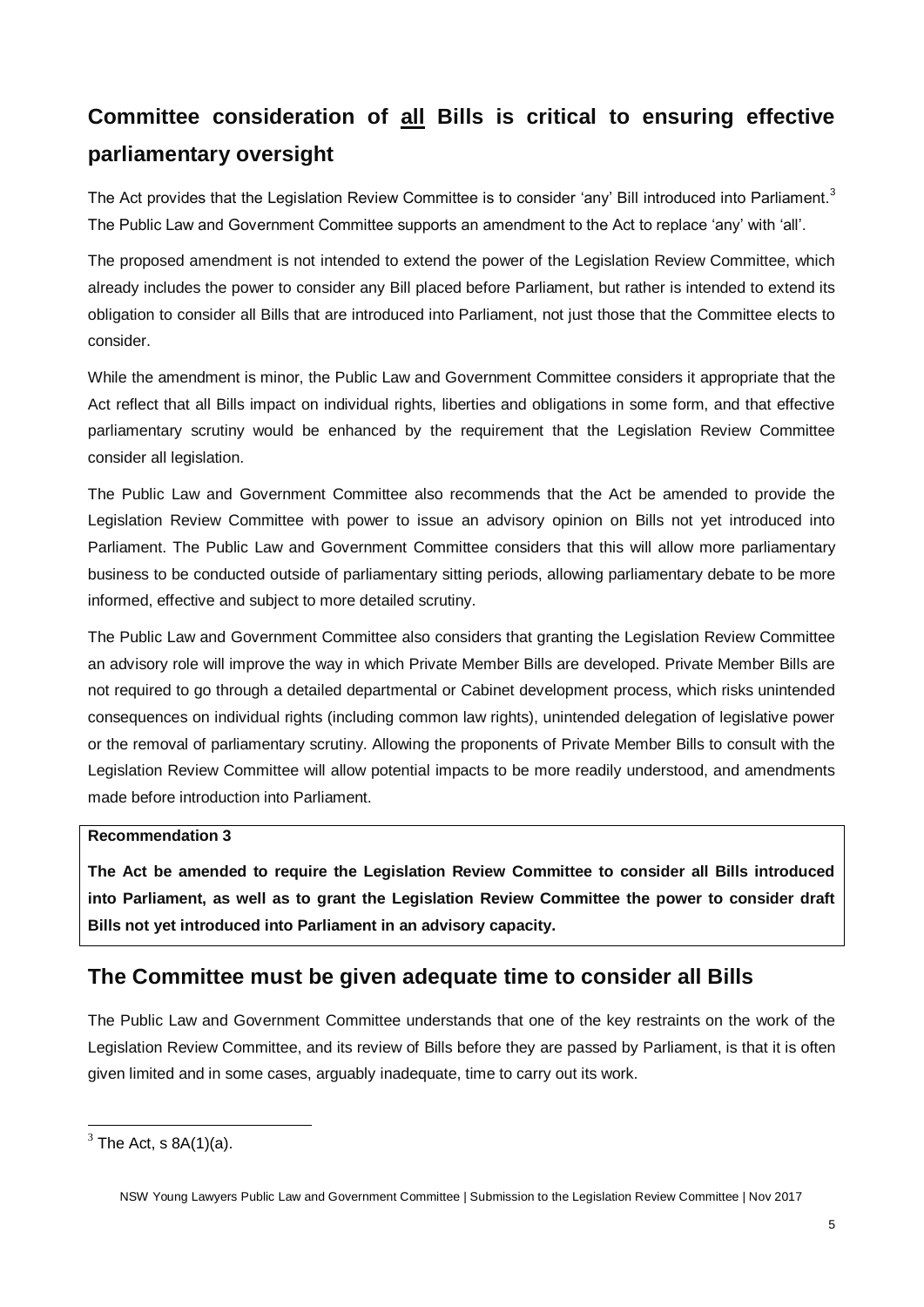While current Standing Orders require that debate on a Bill must be adjourned for five calendar days following introduction,<sup>4</sup> in circumstances where there are multiple Bills introduced, or where the Minister responsible for the Bill is able to suspend Standing Orders as the Bill is considered 'urgent', the timeframes given to the Legislation Review Committee to conduct its work are often unrealistic. There is no requirement for either House to defer consideration of a Bill only because the Legislation Review Committee has not yet reported.<sup>5</sup>

The Public Law and Government Committee supports the Minister retaining the discretion to designate a Bill 'urgent', however, proposes that the Act be amended to include procedures that a Minister is required to undertake where a Bill is designated as 'urgent'.

The Act and Standing Orders do not currently include a definition of 'urgent', nor provide guidance on when a Bill should be considered 'urgent'. While the Public Law and Government Committee does not support introducing a definition for 'urgent', it remains concerned that a desire for quick decisions has been used to justify why a Bill is 'urgent' and should not be subject to proper scrutiny.

Rather the Public Law and Government Committee supports creating guidance on what constitutes an 'urgent' Bill, as well as creating checks to ensure that only Bills that are 'urgent' are passed before the Legislation Review Committee has had time to consider the Bill. The Public Law and Government Committee considers that a Bill should only be considered 'urgent' if there would be a significant, unacceptable or disproportionate impact on the NSW community if the Bill is not dealt with immediately.

The Public Law and Government Committee recommends that where a Minister wishes to bypass the Legislation Review Committee, or secure passage of a Bill before the Legislation Review Committee has had time to report, the Minister should be required to:

- (a) provide written reasons why the Bill is urgent and cannot be delayed, and
- (b) produce an Impact Statement on the Bill that details how the Bill affects the issues that would normally be considered by the Committee.

Urgency or necessity should be used by exception, rather than as a rule.

 $\overline{a}$ 

Bills that are designated as 'urgent' often trespass on individual rights, delegate legislative power to the Executive, or impact on parliamentary and judicial scrutiny of the Executive.<sup>6</sup> It is appropriate, in circumstances where a Bill is considered urgent, that the Minister responsible for the Bill still takes the time to properly inform the Parliament about the impact of the Bill upon rights, liberties and the ambit of executive power. The intended benefit of this process is to ensure not only that the Parliament is informed of the likely impact of the reform, but also that the public is informed of what is proposed on its behalf.<sup>7</sup>

<sup>&</sup>lt;sup>4</sup> Legislative Assembly Standing Orders, Order 189; Legislative Council Standing Orders, 137.

<sup>&</sup>lt;sup>5</sup> Legislative Assembly Standing Orders, Order 189; Legislative Council Standing Orders, 138.

<sup>6</sup> See, eg, the *Inclosed Lands, Crimes and Law Enforcement Legislation Amendment (Interference) Act 2016* (NSW). The Committee also notes the importance of bills such as the Crimes (Criminal Organisations Control) Bill 2009 (NSW), which was introduced and passed within 24 hours.

<sup>7</sup> Lord Chief Justice, *Speech to the Lord Mayor's Dinner for Her Majesty's Judges* (Speech delivered at Mansion House*,* 13 July 2000).

NSW Young Lawyers Public Law and Government Committee | Submission to the Legislation Review Committee | Nov 2017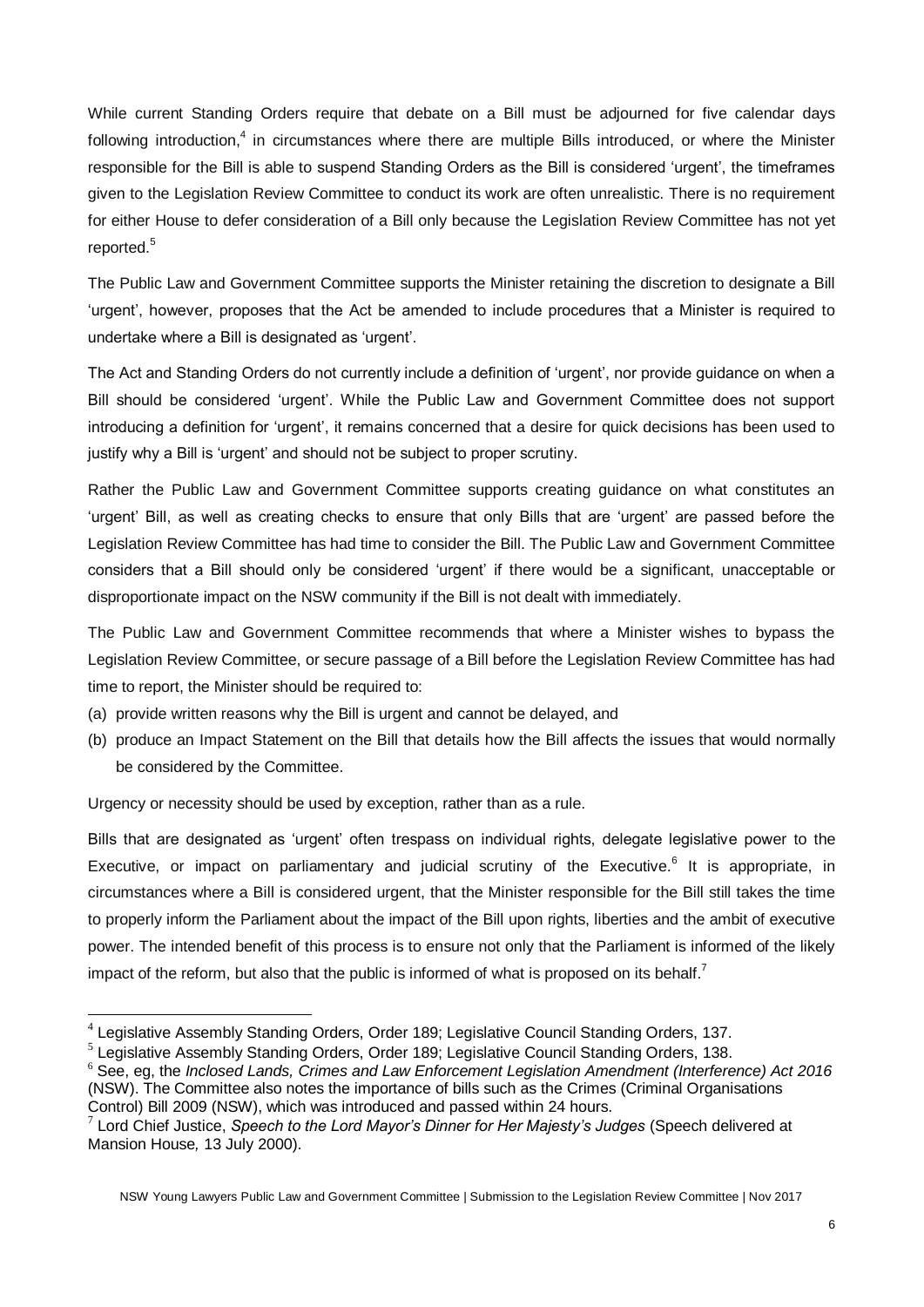**Recommendation 4** 

**The Act be amended to provide for a procedure that a Minister responsible for a Bill is required to undertake to bypass the Legislation Review Committee on the basis that the Bill is urgent, including to:**

- **(a) provide written reasons why the Bill is urgent and cannot be delayed, and**
- **(b) produce an Impact Statement on the Bill that details how the Bill affects the issues that would normally be considered by the Committee.**

## **A new Impact Statement process will enhance the scrutiny functions of the Committee**

The proposed Impact Statement should complement the existing Explanatory Note and draw attention to specific provisions that impact on personal rights and liberties, administrative powers and delegation of legislative powers. While it is proposed that the Impact Statement be used only on Bills that are designated 'urgent' by the Minister responsible, the Public Law and Government Committee proposes that it be used on all subordinate legislation that is subject to disallowance.

Currently, when a Bill is drafted by the Parliamentary Counsel's Office, an Explanatory Note is drafted which explains how the Bill operates and the objects of the Bill. An Explanatory Note is also provided for all Regulations to which the Governor provides assent. However, there is currently no requirement that the Explanatory Note specifically deal with issues relevant to responsibilities of the Legislation Review Committee. Nor is it appropriate that the Parliamentary Counsel's Office prepare such a statement, as these issues will invariably require policy analysis and rationale.

To remedy the gap created by Bills not being reviewed by the Legislation Review Committee, and to ensure the ongoing effective use of delegated legislative power by the Executive, the Public Law and Government Committee proposes that the Impact Statement provide a short overview of how the legislative instrument affects the issues that would normally be considered by the Legislation Review Committee.

The proposed Impact Statement would operate in a similar way to the 'Statement of Compatibility' required for Bills and disallowable legislative instruments in the Commonwealth, $8$  Victoria, $9$  ACT, $10$  and for certain legislative instruments overseas,<sup>11</sup> except that it would not be limited to human rights. It would also build on the existing work undertaken by the NSW Government through the Regulatory Impact Statement and Better Regulation processes.<sup>12</sup> The proposed Impact Statement would extend to:

 $\overline{a}$ 

<sup>8</sup> *Human Rights (Parliamentary Scrutiny) Act 2011* (Cth), s 9(1).

<sup>9</sup> *Charter of Human Rights and Responsibilities Act 2006* (Vic), s 28.

<sup>10</sup> *Human Rights Act 2004* (ACT), s 37.

<sup>&</sup>lt;sup>11</sup> See, generally, David Hamer, *Can Responsible Government Survive in Australia?* (Department of the Senate, 2<sup>nd</sup> ed, 2004), 312.

<sup>&</sup>lt;sup>12</sup> Department of Finance, Services & Innovation, *Regulatory Impact Assessments* (2017) <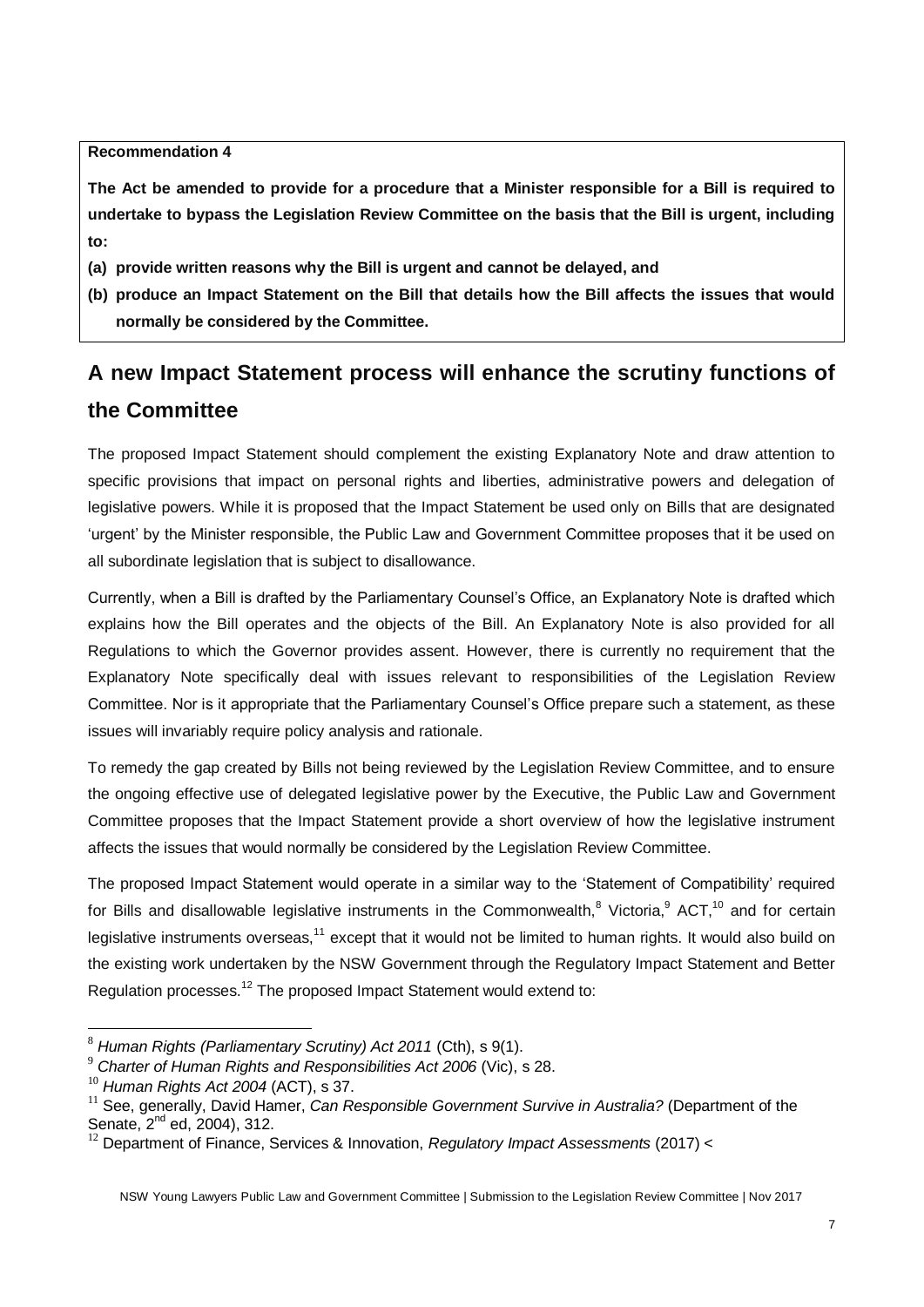- (a) the instrument's impact on individual rights or liberties, including compatibility with core human rights, and any administrative discretion to determine rights, liberties or obligations, and where this discretion is non-reviewable,
- (b) the regulatory impact of the instrument on business,
- (c) the ambit of delegation of legislative power to the Government and why it is appropriate,
- (d) how the exercise of legislative power is subject to parliamentary scrutiny, and
- (e) if the instrument is to commence by proclamation, when the instrument is likely to commence.

Section 8A(1)(a) of the Act provides that the Committee must report as to whether a Bill, by express words or otherwise, trespasses unduly on personal rights and liberties. Currently, personal rights and liberties are not defined in the Act. In the absence of a bill or charter of rights in NSW, it is imperative that human rights concerns be adequately considered when the Committee is conducting its reviews. To address this, the Public Law and Government Committee recommends that the Act be amended to require the Committee to consider all Bills for compatibility with core human rights, including those under international human rights treaties to which Australia is a party.

The Public Law and Government Committee also wishes to draw particular attention to paragraphs  $(c) - (e)$ of the proposed Impact Statement detailed above.

The delegation of legislative power by the Parliament to the Government may be necessary where something needs to be done to remedy an issue or problem but the Parliament does not have time or knowledge to do it – giving the Government the authority to work out the details of how the law operates.<sup>13</sup> Where Parliament delegates legislative power, however, it should do so knowing the extent to which that delegation will be used.

The Public Law and Government Committee notes, however, that while Parliament retains the power to disallow legislative instruments made under delegated legislative power, it is critical that the delegation of legislative power not be granted too broadly, but rather be subject to clear limits. It remains appropriate that broad delegations of legislative power be used only where necessary, to retain Parliament's oversight of the use of legislative power.

The Public Law and Government Committee considers that any Bill that introduces a 'Henry VIII' clause,<sup>14</sup> or other similarly broad delegation of power, should be accompanied by an Impact Statement that details why a less broad grant of power could not achieve the same results.<sup>15</sup> This will ensure that where Parliament has delegated its legislative power, it does so only in circumstances where the delegation is narrowly prescribed

l

NSW Young Lawyers Public Law and Government Committee | Submission to the Legislation Review Committee | Nov 2017

https://www.finance.nsw.gov.au/better-regulation/regulatory-impact-assessments>

 $13$  Christopher Forsyth and Elizabeth Kong, 'The Constitution and Prospective Henry VIII clauses' (2004) 9 *Judicial Review* 17, 22.

<sup>&</sup>lt;sup>14</sup> Henry VIII clauses are provisions in primary legislation that empower subordinate legislation to amend, alter, or in substance repeal provisions of the Act without further parliamentary scrutiny. For example s 44 of the *Drug Misuse and Trafficking Act 1985* (NSW), which allows the Governor to amend the primary Act by Regulation.

<sup>15</sup> Committee on Ministers' Powers, United Kingdom Parliament, *Report of the Committee on Ministers'*  Powers (1932), 65; Dennis Morris, 'Henry VIII clauses: Their birth, a late 20<sup>th</sup> century renaissance and a possible 21<sup>st</sup> century metamorphosis' (2007) March *The Loophole* 14,16.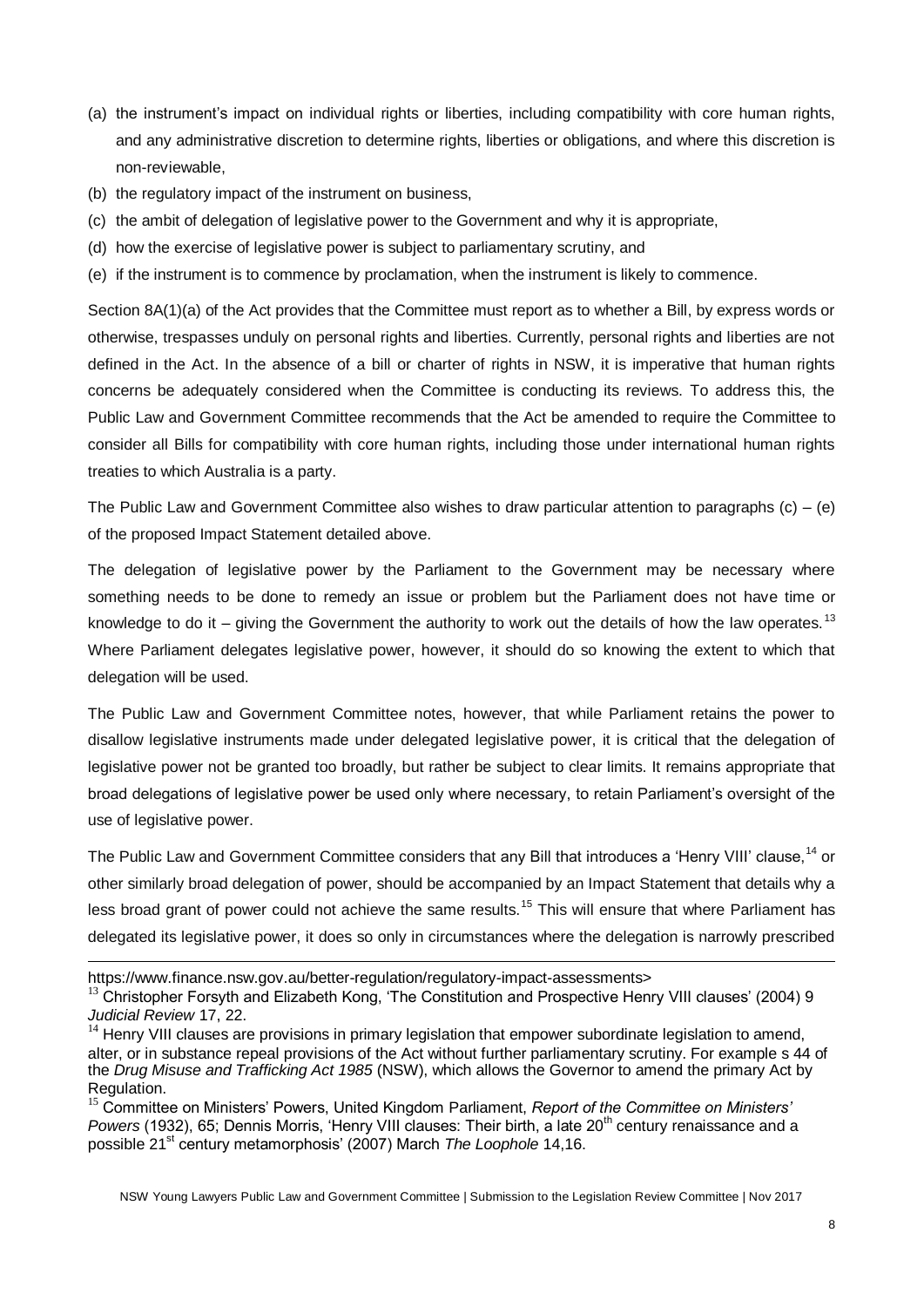by the purpose which it was delegated to achieve.

While the Public Law and Government Committee remains broadly supportive of the continued use of delegated legislative power, where a Regulation is made under a 'Henry VIII' clause it is appropriate that the Parliament is made aware of the use of the grant of legislative power, especially in circumstances where the subordinate legislative instrument is inconsistent with or overrides the primary Act. The proposed Impact Statement would provide guidance to Parliament on the use of delegated legislative power, and better inform debate on whether a disallowance motion is appropriate.

The Public Law and Government Committee also considers that the proposed Impact Statement should, where a Bill does not commence on assent, set out why a Bill will commence by proclamation. Granting the Government the power to determine when a legislative scheme commences is a common delegation of legislative power.

The use of commencement by proclamation is often necessary to ensure that complex legislative regimes are properly implemented to reduce undue inconvenience to individuals, business and government. However, it is also appropriate that the Minister provide timeframes to Parliament on when a legislative scheme will commence. This will enhance the capacity of the Legislation Review Committee to understand how a Bill will impact on rights, liberties or obligations by understanding when the impact will occur, and what steps will be taken in the interim.

#### **Recommendation 5**

l

**The proposed Impact Statement for any Bill should also be required for all subordinate legislation that is disallowable by the Parliament, and should detail:**

- **(a) the instrument's impact on individual rights or liberties, including compatibility with core human rights, and any administrative discretion to determine rights, liberties or obligations, and where this discretion is non-reviewable,**
- **(b) the regulatory impact of the instrument on business,**
- **(c) the ambit of delegation of legislative power to the Government and why it is appropriate,**
- **(d) how the exercise of legislative power is subject to parliamentary scrutiny, and**
- **(e) if the instrument is to commence by proclamation, when the instrument is likely to commence.**

## **The Committee should continue to have access to an appropriate level of funding and support**

The Public Law and Government Committee understands that the Legislation Review Committee is currently supported by the Office of the Legislative Assembly,<sup>16</sup> and is provided with an independent legal advisor. The Public Law and Government Committee supports ongoing consideration of whether current resourcing is sufficient, including consideration of whether a dedicated independent legal advisor for subordinate

<sup>&</sup>lt;sup>16</sup> Department of the Legislative Assembly, NSW, Submission No 18 to Legislative Council Select Committee on the Legislative Council Committee System, *Inquiry into the Legislative Council Committee System*, 12 April 2016.

NSW Young Lawyers Public Law and Government Committee | Submission to the Legislation Review Committee | Nov 2017